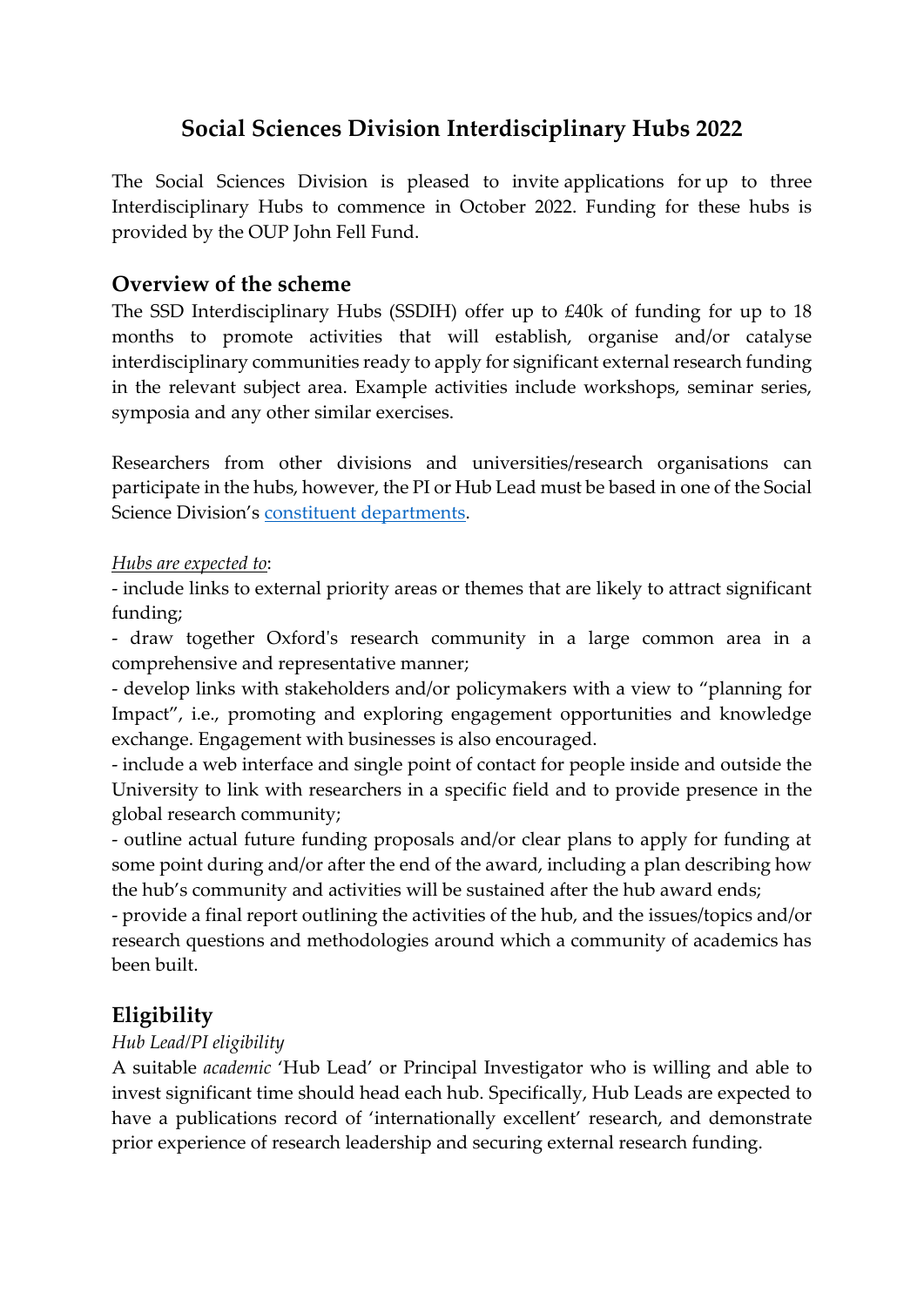Hub Leads must be based in a **Social Science department** and be permanent members of staff.

If not a permanent member of staff, the PI must have a contract that outlasts the hub by a few months, and be based in a Social Science department. Also, the hub must include a co-I who, in addition to being a permanent member of staff, is based in a Social Science department too.

#### *Please see the application form ("Mandatory attachments") for further details.*

#### *Co-I eligibility*.

Co-Is can be on a permanent contract or a fixed-term contract, and they can be based in any division. However, if the Hub Lead is not a permanent member of staff, the hub must include at least one co-I that is a permanent member of staff and is based in a Social Science department.

#### *Theme eligibility*

Whilst all themes that can be led by a PI based in a Social Sciences department are of interest to this call, for an application to be competitive, the theme to be explored should be relevant and timely. Also, the theme would be likely to attract and bind a wide and interdisciplinary community of researchers, and would be appealing to potential external funders. In addition, hubs should be inter-disciplinary in nature, and should include collaborators based in different departments/divisions. Collaboration outside the Social Sciences Division, and Oxford, is encouraged.

## **Eligible costs**

Awards will be for up to £40,000. Example costs that can be requested include website development, administrative support, workshops/meetings and PI buy-out (up to £5k in total can be allocated to PI buy-out).

- *PI buy-out*: if PI buy-out will be requested, the applicant should clearly justify this, including details of what the time will be bought out from. Also, the PI's department must confirm in writing, at the time of application, that the buy-out has been agreed with the department. If the PI is a fixed-term researcher working on another investigator's grant, written confirmation for the buy-out, from the grant holder, is also required. *Please see the application form ("Mandatory attachments") for further details*.

Depending on the needs of each hub and the availability of the Divisional Research, Impact and Engagement (RIE) Team, funded hubs will receive support for their networking activities and external funding applications from the RIE team.